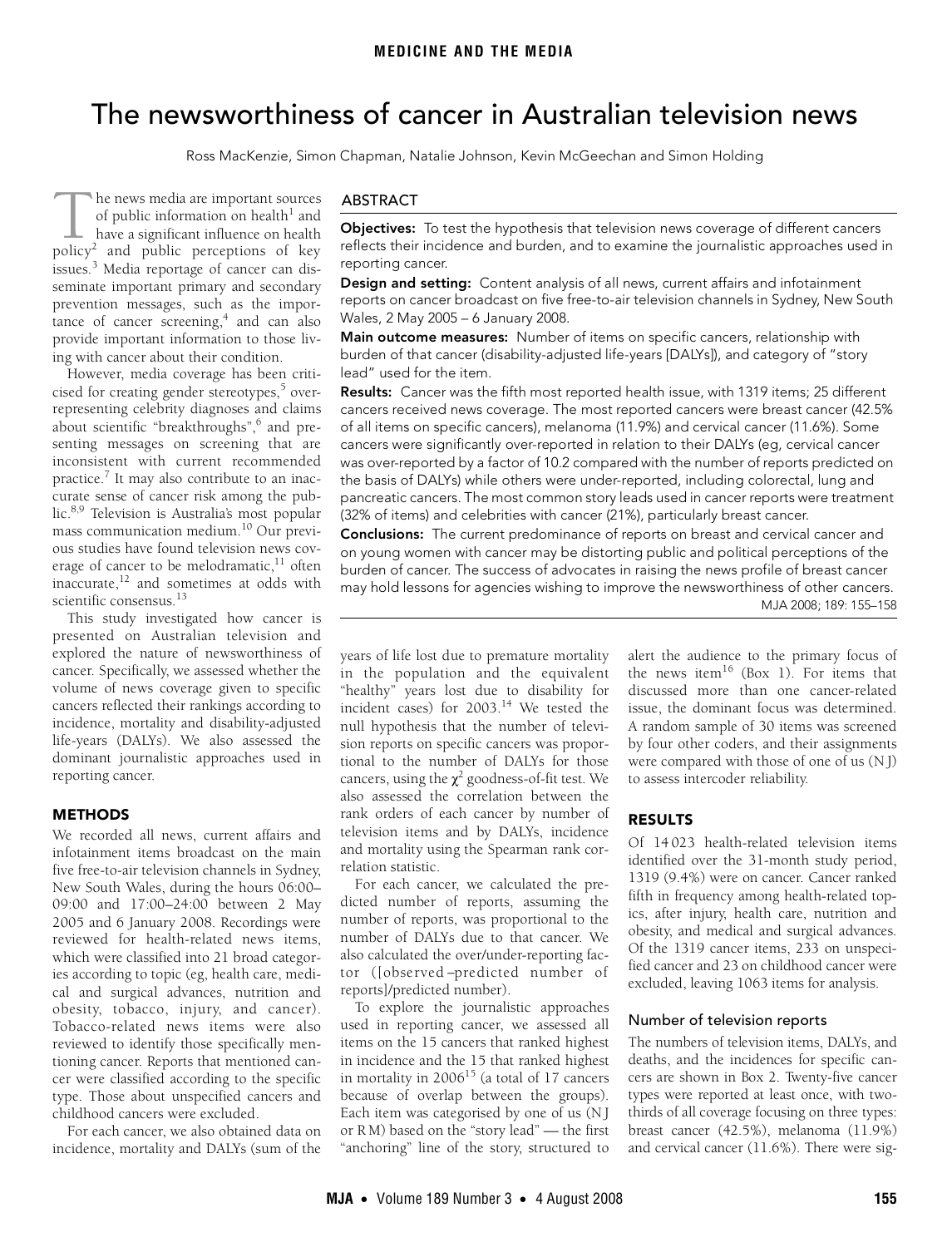## 1 Categorisation of "story leads" for television items on cancer

Treatment: breakthroughs, treatments or drug trials; human interest stories of those treated (eg, survivors and families); cancer care in hospitals and other facilities; research initiatives and associated funding announcements; and development of vaccines.

Celebrity diagnoses: celebrity cancer sufferers, their families and treatment.

| Causes, risk factors and prevention: causes<br>and lifestyle-related cancer risk factors (eq,<br>smoking, sun exposure and diet); campaigns<br>urging modification of risk factors; and<br>cancer clusters.                      |
|----------------------------------------------------------------------------------------------------------------------------------------------------------------------------------------------------------------------------------|
| Awareness/fundraising: information<br>campaigns aimed at primary prevention and<br>fundraising events and programs.                                                                                                              |
| Screening/early detection: secondary<br>prevention, including government<br>screening policy, and NGO and clinical<br>promotion of screening; genetic testing;<br>and scientific progress in identifying new<br>testing methods. |
| Cancer incidence and mortality: reports<br>from government agencies and NGOs.<br>Miscellaneous: unqualified and<br>controversial doctors; awards for<br>researchers; and health insurance issues.                                |
| NGO = non-government organisation.                                                                                                                                                                                               |

nificant correlations between the rank order of cancers by television reports and the rank order by DALYs (ρ = 0.60, *P* = 0.002), incidence  $(\rho = 0.45, P = 0.02)$  and mortality  $(\rho =$ 0.48,  $P = 0.02$ ). However, the  $\chi^2$  goodnessof-fit test indicated that some cancers were significantly over-reported, while others were significantly under-reported  $(\chi^2 = 2438,$ *P* < 0.001).

The predicted number of television reports for each cancer based on DALY rankings is shown in Box 2. Breast cancer, melanoma and cervical cancer received more reports than predicted (Pearson residuals > 3). Cervical cancer was over-reported by a factor of 10.2, breast cancer by a factor of 2.4, and melanoma by a factor of 1.9. Eight cancer types were under-reported when compared with predicted values (Pearson residuals < −3), notably lung cancer (under-reported by a factor of 4.7) and colorectal cancer (under-reported by a factor of 2.2). Head and neck, bladder, kidney, uterine, pancreatic, stomach and thyroid cancers were among the 15 highest-ranking cancers in terms of incidence<sup>15</sup> and accounted for 15% of total diagnoses but only around 3% of all cancerrelated television items.

# 2 Ranking of cancers by burden, incidence and deaths,<sup>[14](#page-3-13)</sup> and by television reports, May 2005 – January 2008

|                                | <b>DALYs</b>    |              | Incidence |                | Deaths |                | TV reports     | Reporting       |                 |                     |
|--------------------------------|-----------------|--------------|-----------|----------------|--------|----------------|----------------|-----------------|-----------------|---------------------|
| Cancer                         | No.             | Rank         | No.       | Rank           | No.    | Rank           | No.            |                 | Rank Predicted* | factor <sup>†</sup> |
| Lung                           | 88 904          | $\mathbf{1}$ | 8734      | 5              | 7549   | $\mathbf{1}$   | 34 (3%)        | 8               | 195             | $-4.7$              |
| Colorectal                     | 63605           | 2            | 13552     | 1              | 4871   | 2              | 43 (4%)        | 6               | 139             | $-2.2$              |
| <b>Breast</b>                  | 60654           | 3            | 12359     | 2              | 2955   | 4              | 452 (43%)      | 1               | 133             | $+2.4$              |
| Prostate                       | 36547           | 4            | 11899     | 3              | 3075   | 3              | 56 (5%)        | 4               | 80              | $-0.4$              |
| Pancreas                       | 22680           | 5            | 1967      | 12             | 2063   | 5              | 5(0.5%)        | 16 <sup>‡</sup> | 50              | $-9.0$              |
| Lymphoma                       | 22 2 63         | 6            | 4088      | 6              | 1690   | 6              | 25 (2%)        | 11              | 49              | $-1.0$              |
| Melanoma                       | 20236           | 7            | 9290      | 4              | 1220   | 10             | 127 (12%)      | $\overline{2}$  | 44              | $+1.9$              |
| Leukaemia                      | 19956           | 8            | 2336      | 10             | 1531   | $\overline{7}$ | 29 (18%)       | 9               | 44              | $-0.5$              |
| Brain                          | 19792           | 9            | 1404      | 14             | 1211   | 11             | 49 (5%)        | 5               | 43              | $+0.1$              |
| Mouth, oro-<br>pharynx, larynx | 17215           | 10           | 3441      | $\overline{7}$ | 1006   | 12             | 18 (2%)        | 12              | 38              | $-1.1$              |
| Stomach                        | 15218           | 11           | 2008      | 11             | 1288   | 8              | 6(0.6%)        | $14^{\ddagger}$ | 33              | $-4.5$              |
| Oesophaqus                     | 14 1 63         | 12           | 1139      | 18             | 1222   | 9              | $1(0.1\%)$     | $21^{\ddagger}$ | 31              | $-30.0$             |
| Kidney                         | 12487           | 13           | 2584      | 9              | 954    | 13             | 3(0.3%)        | 19              | 27              | $-8.0$              |
| Ovary                          | 11994           | 14           | 1 3 5 5   | 15             | 869    | 15             | 39 (3.7%)      | $\overline{7}$  | 26              | $+0.5$              |
| Bladder                        | 10077           | 15           | 3130      | 8              | 951    | 14             | $\overline{0}$ | $23^{\ddagger}$ | 22              | nc                  |
| Multiple<br>myeloma            | 8925            | 16           | 1266      | 16             | 828    | 16             | $1(0.1\%)$     | $21^{\ddagger}$ | 20              | $-19.0$             |
| Bone, CT                       | 5879            | 17           | 731       | 20             | 308    | 20             | 5(0.5%)        | 16 <sup>‡</sup> | 13              | $-1.6$              |
| Cervix                         | 5231            | 18           | 760       | 19             | 298    | 21             | 123 (12%)      | 3               | 11              | $+10.2$             |
| Liver <sup>§</sup>             | 4716            | 19           | 368       | 24             | 397    | 18             | 6(0.6%)        | $14^{\ddagger}$ | 10              | $-0.6$              |
| Uterus                         | 4663            | 20           | 1622      | 13             | 280    | 22             | 2(0.2%)        | 20              | 10              | $-4.0$              |
| Gall bladder                   | 3549            | 21           | 626       | 22             | 316    | 19             | $\overline{0}$ | $23^{\ddagger}$ | 8               | nc                  |
| Thyroid                        | 1762            | 22           | 1218      | 17             | 91     | 23             | 0              | 23 <sup>‡</sup> | 4               | nc                  |
| Eye                            | 952             | 23           | 244       | 25             | 39     | 24             | 7(0.7%)        | 13              | $\overline{2}$  | $+2.5$              |
| Testicular                     | 862             | 24           | 615       | 23             | 18     | 25             | 4(0.4%         | 18              | $\overline{2}$  | $+1.0$              |
| Mesothelioma                   | na <sup>1</sup> | na¶          | 633       | 21             | 510    | 17             | 28 (17%)       | 10              | na <sup>1</sup> | $na^{\P}$           |
| Total                          |                 |              |           |                |        |                | 1063           |                 | 1035            |                     |

DALY = disability-adjusted life-year. nc = not calculated (no TV reports). CT = connective tissue. na =not available.

\* Predicted number of reports based on proportion of DALYs. † Over/under-reporting factor, calculated as (observed no. of reports −predicted no. of reports)/predicted no. of reports.

‡ Ranked equal with another cancer. § Excludes liver cancers related to hepatitis B and C.

¶ Mesothelioma was not reported in the source14 from which DALYs were obtained. ◆

# Journalistic approaches

We found that categorisation of the story lead of items had high intercoder reliability  $(\kappa = 0.87)$ . Story leads used for cancer reports are shown in Box 3. Most common was treatment (32% of reports), followed by celebrity diagnoses (21%), with almost three-quarters of the latter about breast cancer (including entertainer Kylie Minogue's diagnosis in 2005<sup>[4](#page-3-3)</sup> and actor Belinda Emmett's death in 2006). Other examples of celebrity reports included the death of radio

announcer Stan Zemanek (17 of 49 items on brain cancer) and the death of actor Christopher Reeve's wife Dana (over a quarter of lung cancer items). Clare Oliver, who campaigned for regulation of solaria in the weeks before her death from melanoma in 2007,<sup>17</sup> received substantial coverage (24 items) but was not included in the celebrity category as she was not previously known to the public.

There were 147 items on causes and risks, including items on three "cancer clusters":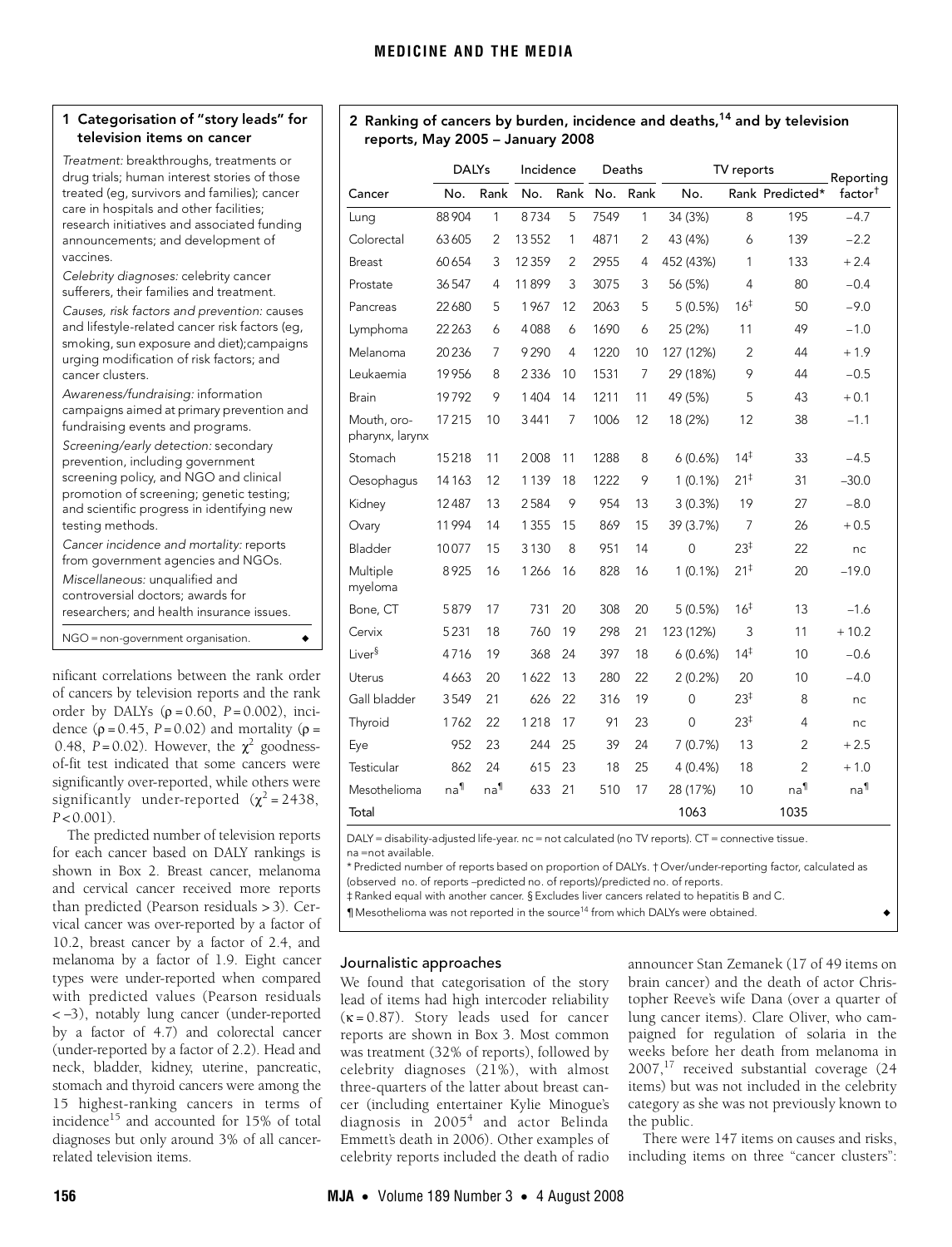diagnoses of breast cancer among employees at the Australian Broadcasting Corporation (ABC) offices in Brisbane (15 items) and at a Sydney hospital,  $2001-2006^{18}$  $2001-2006^{18}$  $2001-2006^{18}$  (five items); and brain tumours in staff members at a Melbourne university (five items).<sup>19</sup>

The awareness and fundraising category accounted for 15% of all items, including primary prevention campaigns run by government agencies and non-government organisations (NGOs) (mainly warnings about lifestyle-related risks for cancer, such as smoking, diet and sun exposure) and NGO fundraising. Breast cancer dominated this category (78/127 [61%]), with 37 of the 78 items focusing on broad awareness campaigns and NGO events, and 19 on the impact of celebrity diagnoses on public awareness. Breast cancer also accounted for three-quarters of the items in the screening category. Alcohol consumption as a breast cancer risk<sup>20</sup> featured in two items.

Cervical cancer is the 18th most common site-specific cancer and was therefore not included in the story-lead analysis, but was the third most featured cancer (123 items). Most items (71%) were on the papillomavirus vaccine, including an isolated case of schoolgirls who fainted when being vaccinated, and 11% were on screening developments.

# **DISCUSSION**

We found an imbalance between the reporting of specific cancers and the burden of those cancers in Australia in terms of DALYs, incidence and mortality. The most common story leads were treatment, followed by celebrity diagnoses. These results have implications for public and political perceptions of cancer and for advocates who wish to raise the profile of particular cancers.

Although men have higher incidence and mortality from all non-sex-specific forms of cancer than women,<sup>15</sup> the public face of cancer in our study was overwhelmingly female. The four cancers that accounted for 70% of all cancer items were either femalespecific (cervical, ovarian and breast cancer — with no items on male breast cancer) or were reported with a female focus (melanoma and the Clare Oliver story).

Colorectal cancer in particular, which kills more Australians than any other cancer and is the focus of a national screening campaign, was under-reported. We found that cervical cancer, despite having a DALY burden 11.2 times lower than that of colorectal cancer, was reported 2.9 times more.

| Cancer        | Treat-<br>ment | Celebrity Causes, Aware- Screen-<br>diagnoses | risks    | ness           | ing            | Miscell-<br>aneous | Incidence,<br>mortality | Total     |
|---------------|----------------|-----------------------------------------------|----------|----------------|----------------|--------------------|-------------------------|-----------|
| <b>Breast</b> | 111            | 124                                           | 60       | 78             | 60             | 11                 | 8                       | 452 (54%) |
| Melanoma      | 30             | 4                                             | 45       | 32             | 5              | 10                 |                         | 127 (15%) |
| Prostate      | 35             |                                               | 9        | 6              | 4              |                    | $\Omega$                | 56 (7%)   |
| <b>Brain</b>  | 15             | 19                                            | 12       | $\overline{2}$ | $\Omega$       |                    | $\Omega$                | 49 (6%)   |
| Colorectal    | 26             | $\overline{2}$                                | 5        | $\overline{2}$ | 7              |                    | $\Omega$                | 43 (5%)   |
| Lung          | 11             | 6                                             | 9        | 1              | $\overline{2}$ | $\overline{2}$     | 3                       | 34 (4%)   |
| Leukaemia     | 18             | 0                                             | 4        | 5              | $\mathbf 0$    |                    |                         | 29 (3%)   |
| Lymphoma      | 10             | 7                                             | 1        | 1              | $\Omega$       | 3                  | 3                       | 25 (3%)   |
| Stomach       |                | 5                                             | $\Omega$ | 0              | $\Omega$       | $\mathbf 0$        | $\Omega$                | 6(0.7%)   |
| Liver         | 5              | 0                                             |          | $\Omega$       | $\Omega$       | $\Omega$           | $\Omega$                | 6(0.7%)   |
| Pancreas      | 0              | 4                                             | $\Omega$ | 0              |                | $\mathbf 0$        | $\Omega$                | 5(0.6%)   |
| Kidney        | $\overline{2}$ | $\Omega$                                      |          | $\Omega$       | $\Omega$       | $\Omega$           | $\Omega$                | 3(0.4%)   |
| Head, neck    | 2              | 0                                             | 0        | 0              | 0              | 0                  | $\Omega$                | 2(0.2%)   |

Uterus 2 0 0 0 0 0 0 2 (0.2%) Oesophagus 0 1 0 0 0 0 0 1 (0.1%) Bladder 0 0 0 0 0 0 0 0 Thyroid 0 0 0 0 0 0 0 0

> 127 (15%)

\* Cancers were selected based on incidence or mortality, as reported by the Australian Institute of Health

79 (9%)

30 (4%)

# 3 Number of television reports by "story lead" for top-ranking cancers by incidence or mortality\*

This corroborates findings of a United States study that participants were poorly informed about colorectal cancer partly because it was generally avoided in the media.[21](#page-3-21) Further, screening for colorectal cancer was far less reported in our study than screening for prostate cancer, despite

173 (21%)

147 (18%)

Total 268

and Welfare in 2007.<sup>15</sup>

(32%)

its more established benefits, also reflecting findings from the US.<sup>[22](#page-3-22)</sup> Lung cancer, which ranks first for both mortality and DALYs, was also underreported, possibly reflecting a lack of public sympathy based on the predominant public discourse that smokers are culpable for their disease.<sup>23</sup> However, smoking causes many site-specific cancers other than lung cancer, such as oral, pharyngeal, pancreatic and bladder cancer, but was not identified as a risk factor in reports of any of these.

This imbalance in television reportage of cancer may be distorting political and community perceptions about which cancers are most prevalent and tractable, and thereby deserving of government and community support, research investment and individual vigilance. For example, breast cancer attracts unparalleled research funding from individuals and governments, while other

cancers with higher DALYs struggle to gain a fraction of such support.<sup>24</sup> As a former Australian health minister commented, "it's not sexy to have testicular or prostate cancer, so you don't get a run".[25](#page-3-25)

16 (2%) 840

We speculate that the concentration on breast and cervical cancer and melanoma in the media makes it harder for stories on other cancers to be run. However, news organisations cannot be expected to work to quotas on particular topics. Rather, those who wish to improve the reporting of currently neglected cancers might benefit from studying the advocacy strategies used for cancers that are now seen as more newsworthy.

This analysis needs to confront issues intrinsic to particular cancers, such as social taboos about faeces in the case of colorectal cancer, and the difficulty of explaining the lymphatic system in the case of lymphoma. On the other hand, it is possible to take advantage of issues specific to particular cancers, such as cultural values about women's vulnerability and sexualisation of the breast for gynaecological and breast cancers, and about nurturing and protecting children for childhood cancers.